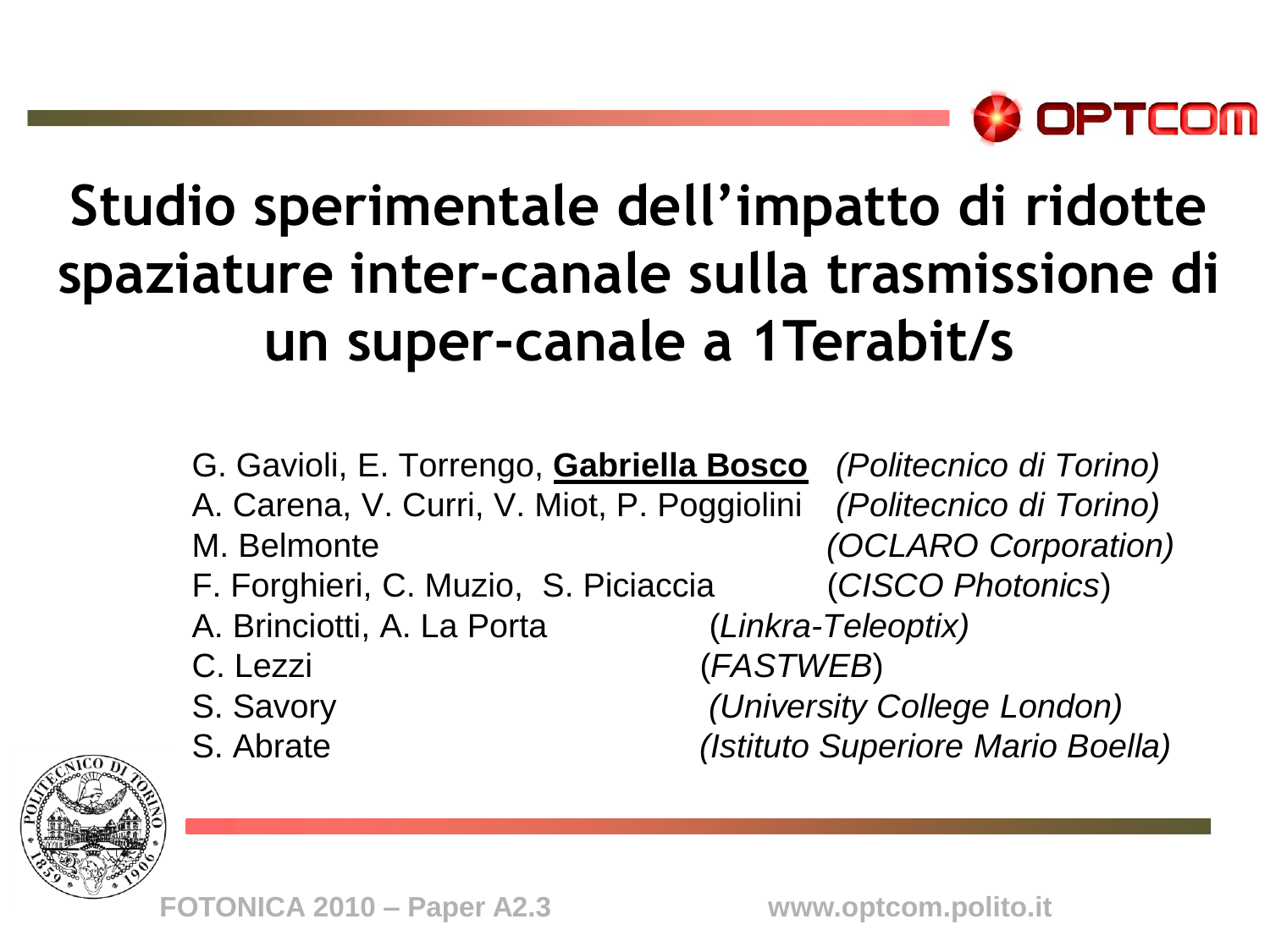

# **Aims of the work**

High spectral efficiency is needed to generate Terabit "super-channels" for a future Terabit Ethernet Standard. It can be obtained by:

- ▶ Higher order modulation formats (QAM 8-16)
- ▶ Decreasing the channel spacing (OFDM, Co-OFDM)
- Co-OFDM operates with sub-carriers spaced at the Baud rate
	- ▶ 1T/s Co-OFDM transmission over 7200km has been recently demonstrated (Record Spectral Efficiency x Distance of 27000 km⋅b/s/Hz)
- ▶ However, Co-OFDM requires a complex transceiver architecture:
	- $\triangleright$  Frequency synchronization of the sub-carriers
	- Symbol transition alignment and a broadband RX
- **Here, we investigate a novel technique to generate 1Tb/s Superchannel by multiplexing sub-carriers close to Baud-Rate spacing using optical spectral reshaping to minimize cross-talk**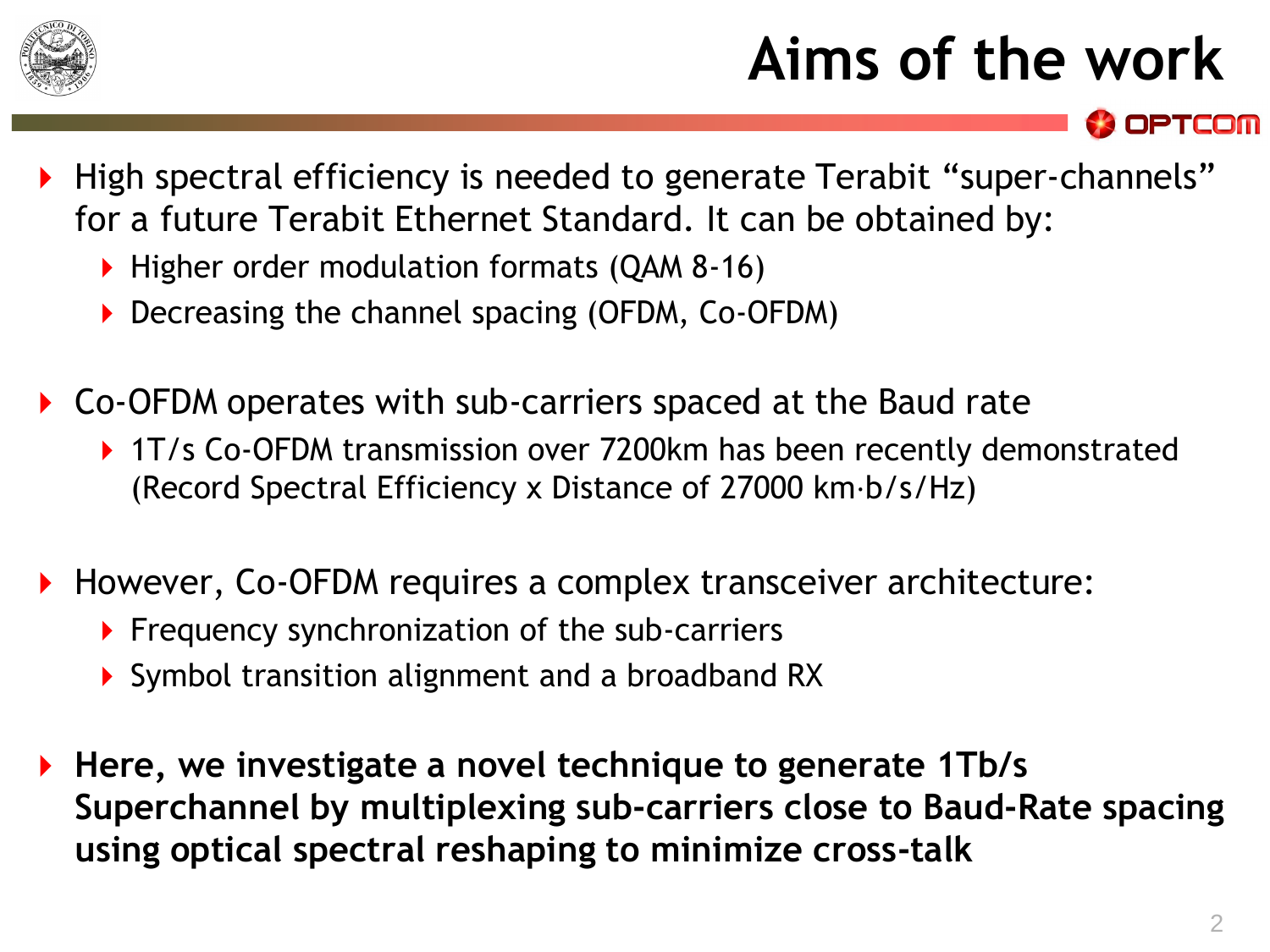

# **1Tb/s multi-subcarrier Superchannel**



**CONCEPT:** Before combining into a Superchannel the sub-carriers are narrow-filtered (high order Gaussian filter) to remove the cross talk.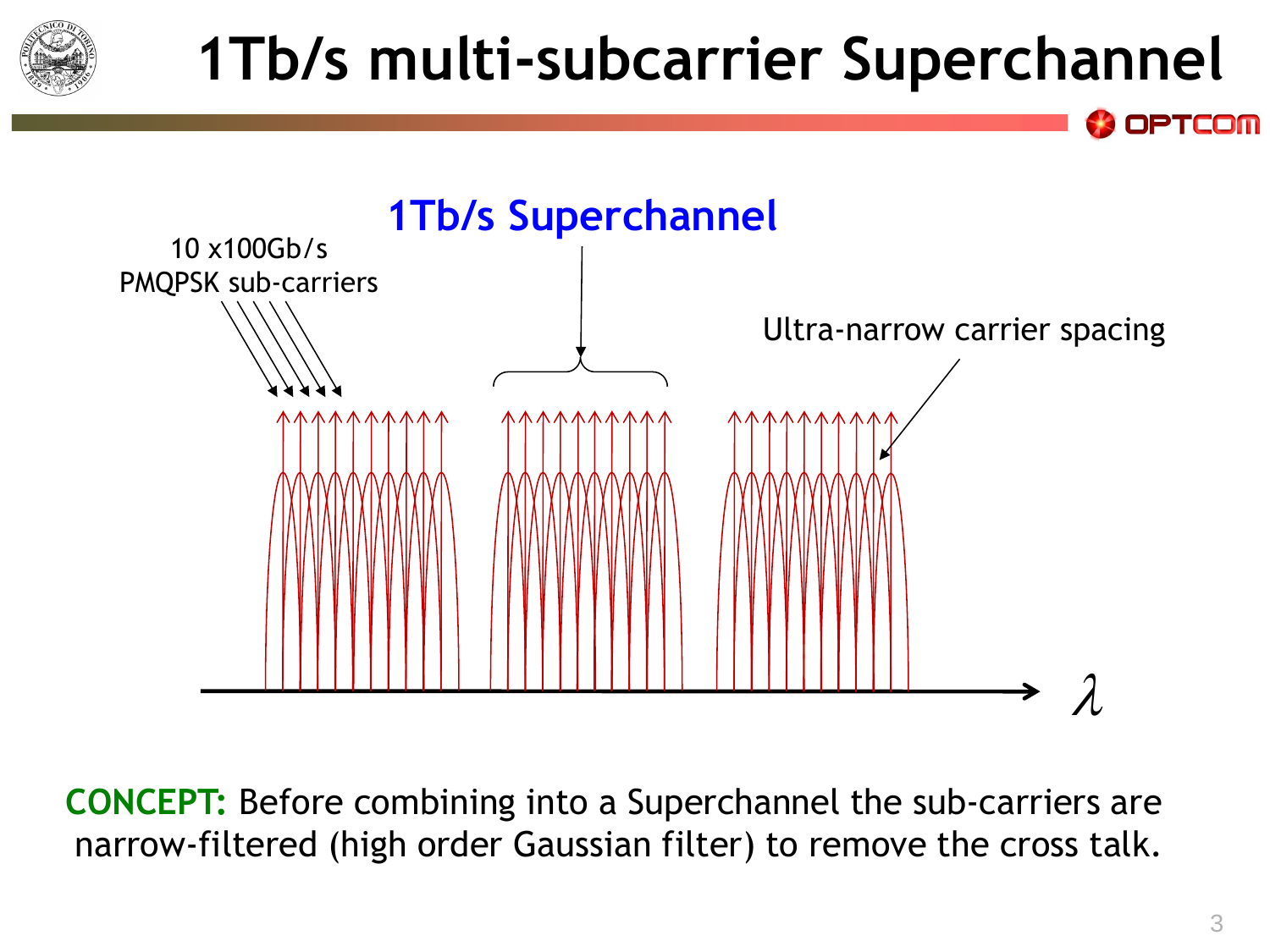

# **1Tb/s multi-subcarrier Superchannel**



This approach is also known as **"Nyquist-WDM"**

*(G. Bosco et al., "Performance Limits of Nyquist-WDM and CO-OFDM in High-Speed PM-QPSK Systems", to appear in Photonics Technology Letters ).*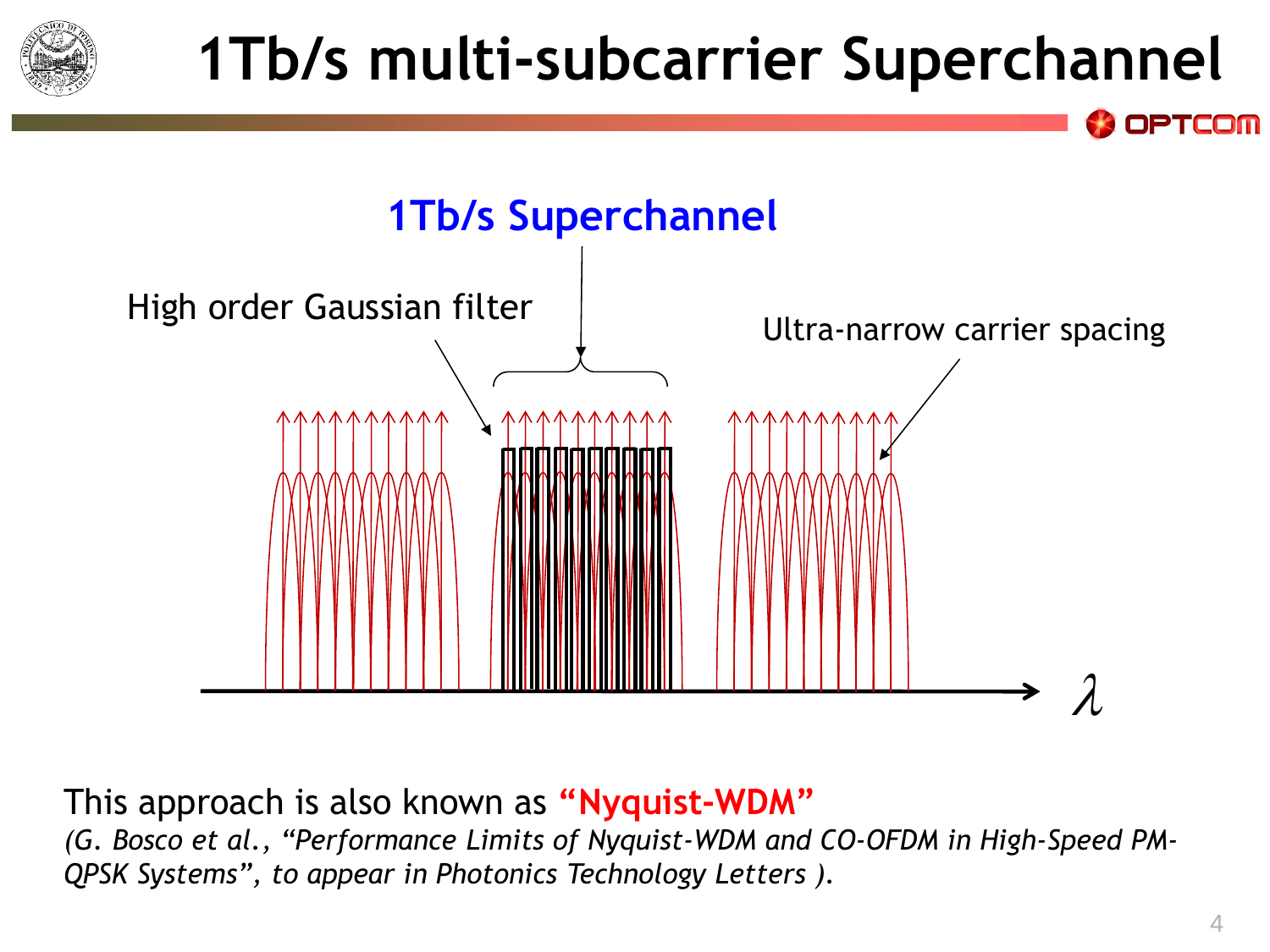

## **OSNR penalty vs. carrier spacing**



In this work channel spacing of 1.1 and 1.2 x Baud Rate is investigated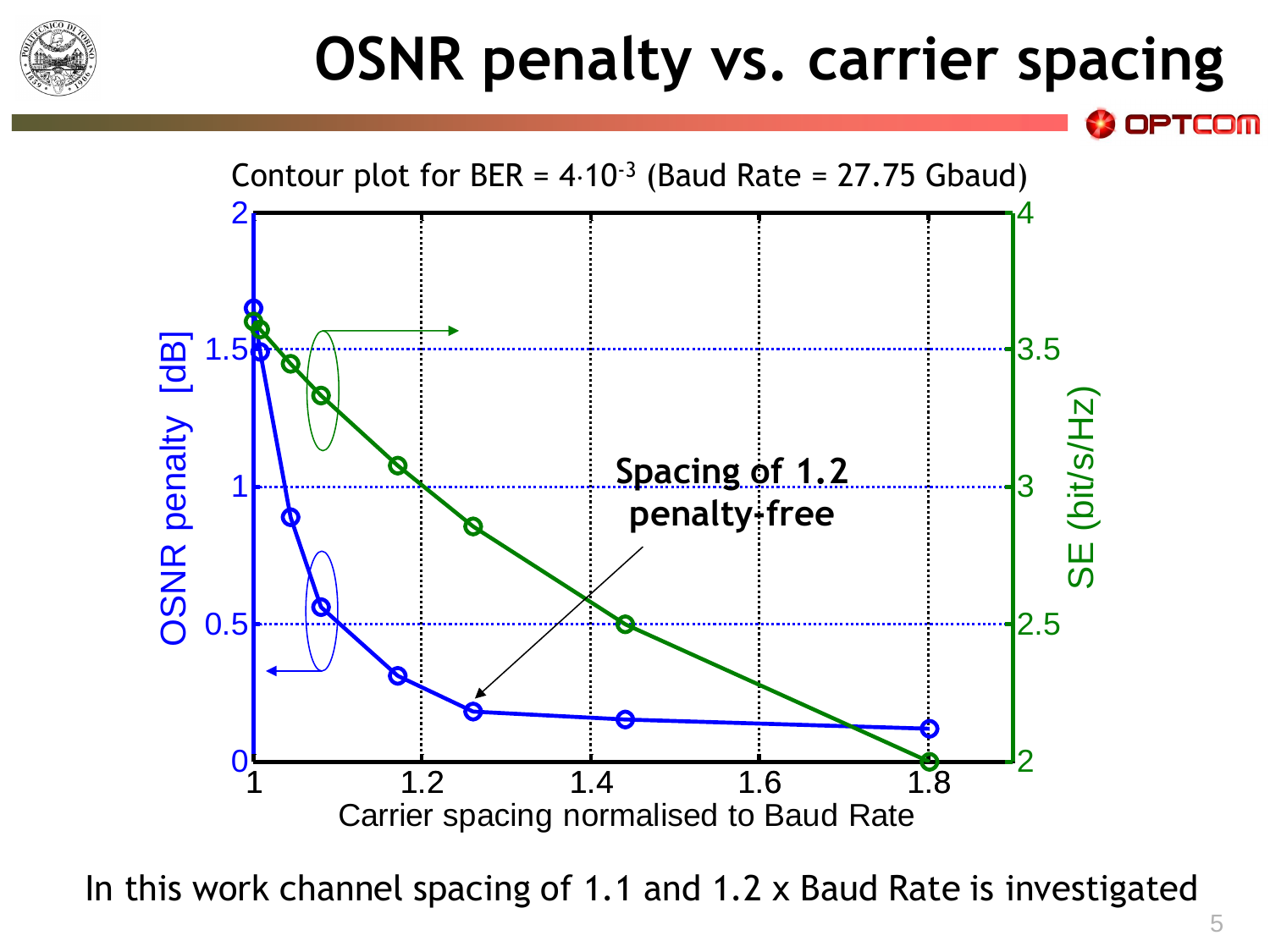

#### **Sub-carriers generation at 1.1xBaudRate**

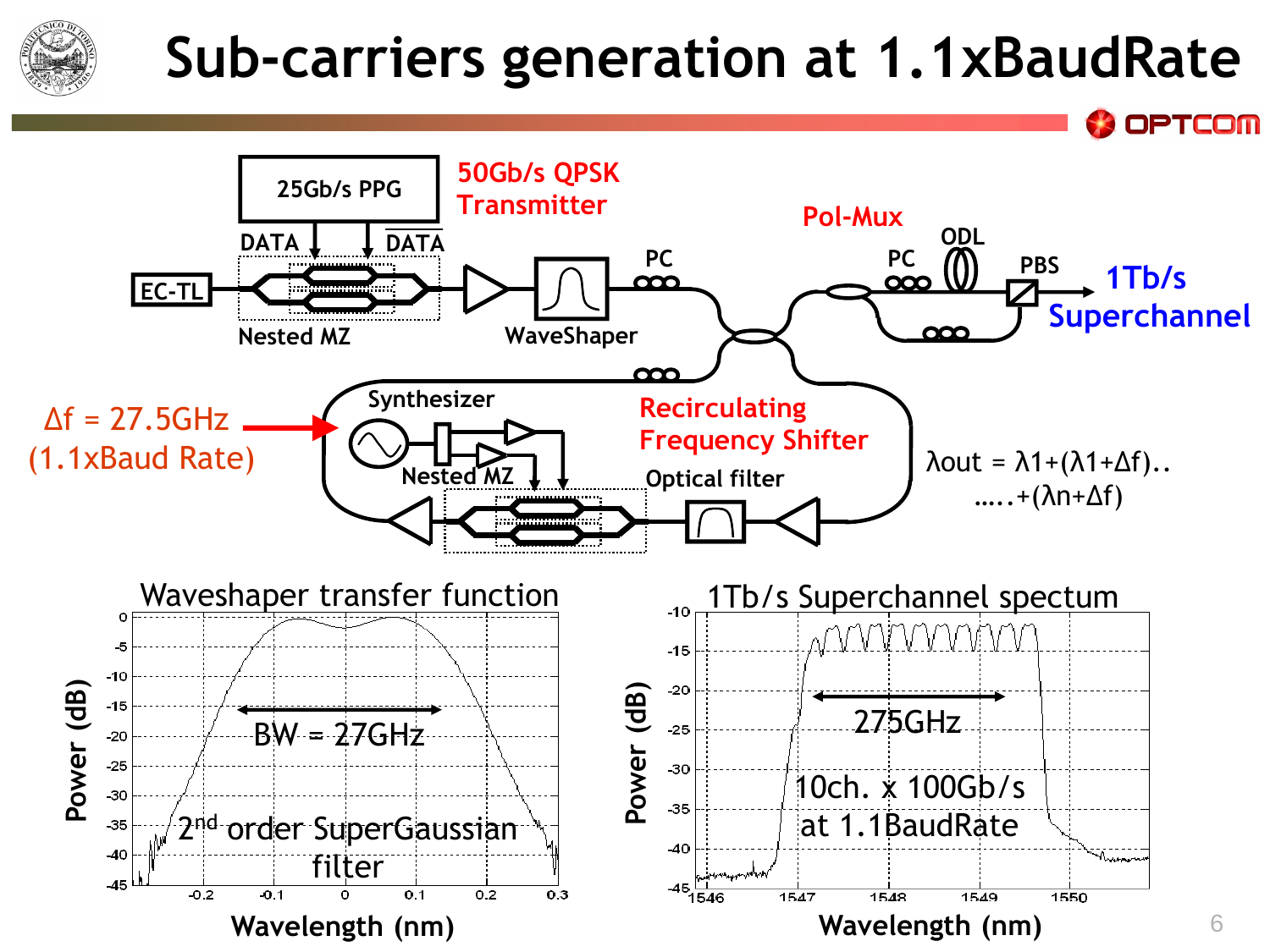

#### **Sub-carriers generation at 1.2xBaudRate**

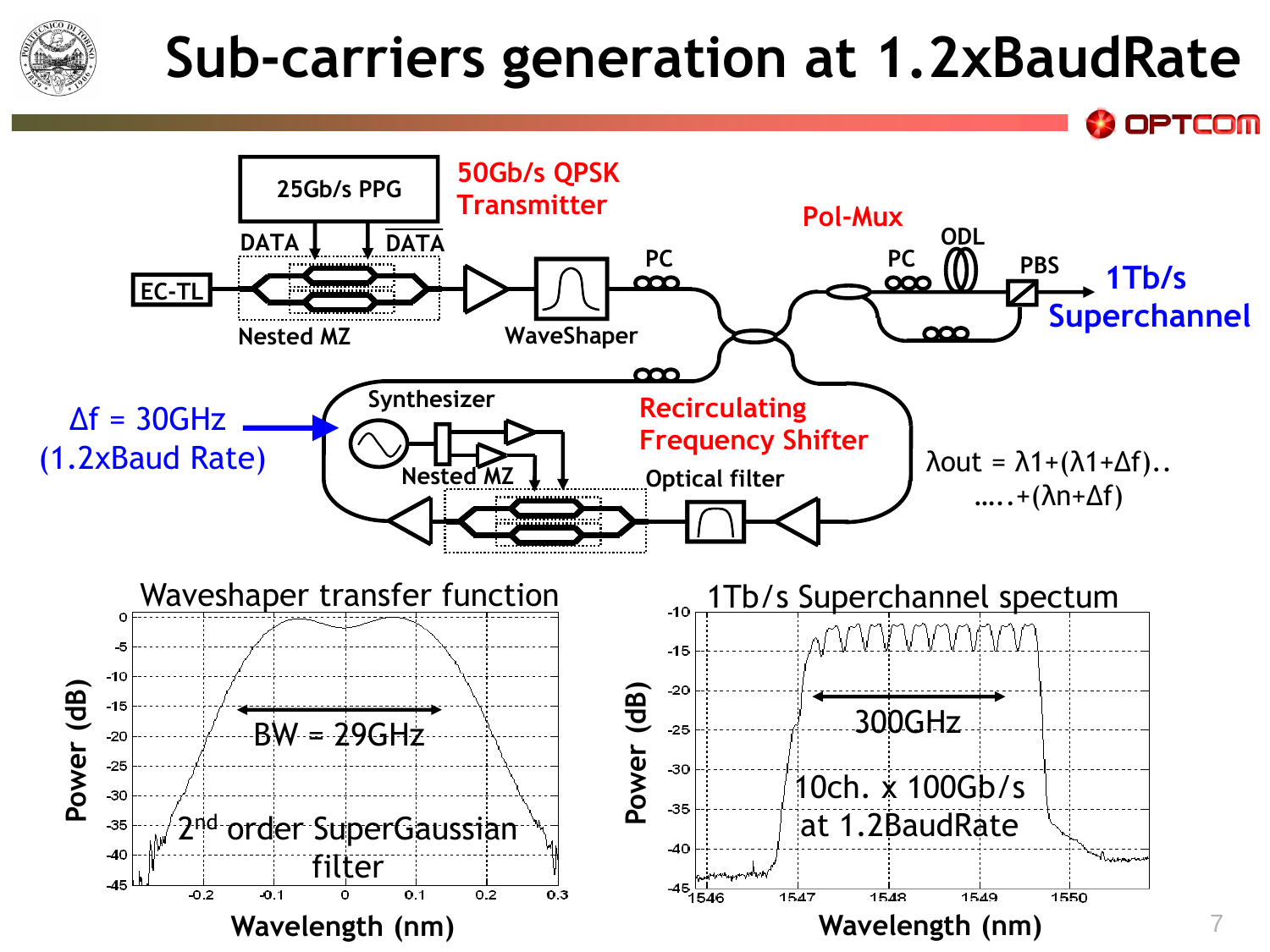

## **Back to back sensitivity for 5th carrier**



Sensitivity (3.10<sup>-3</sup>) measured on a single sub-carrier at 25 GBaud:

- 15 dB for Waveshaper BW = 29GHz (channel spacing 1.2  $B_R$ )
- 15.1dB for Waveshaper BW = 27GHz (channel spacing 1.1  $B_R$ )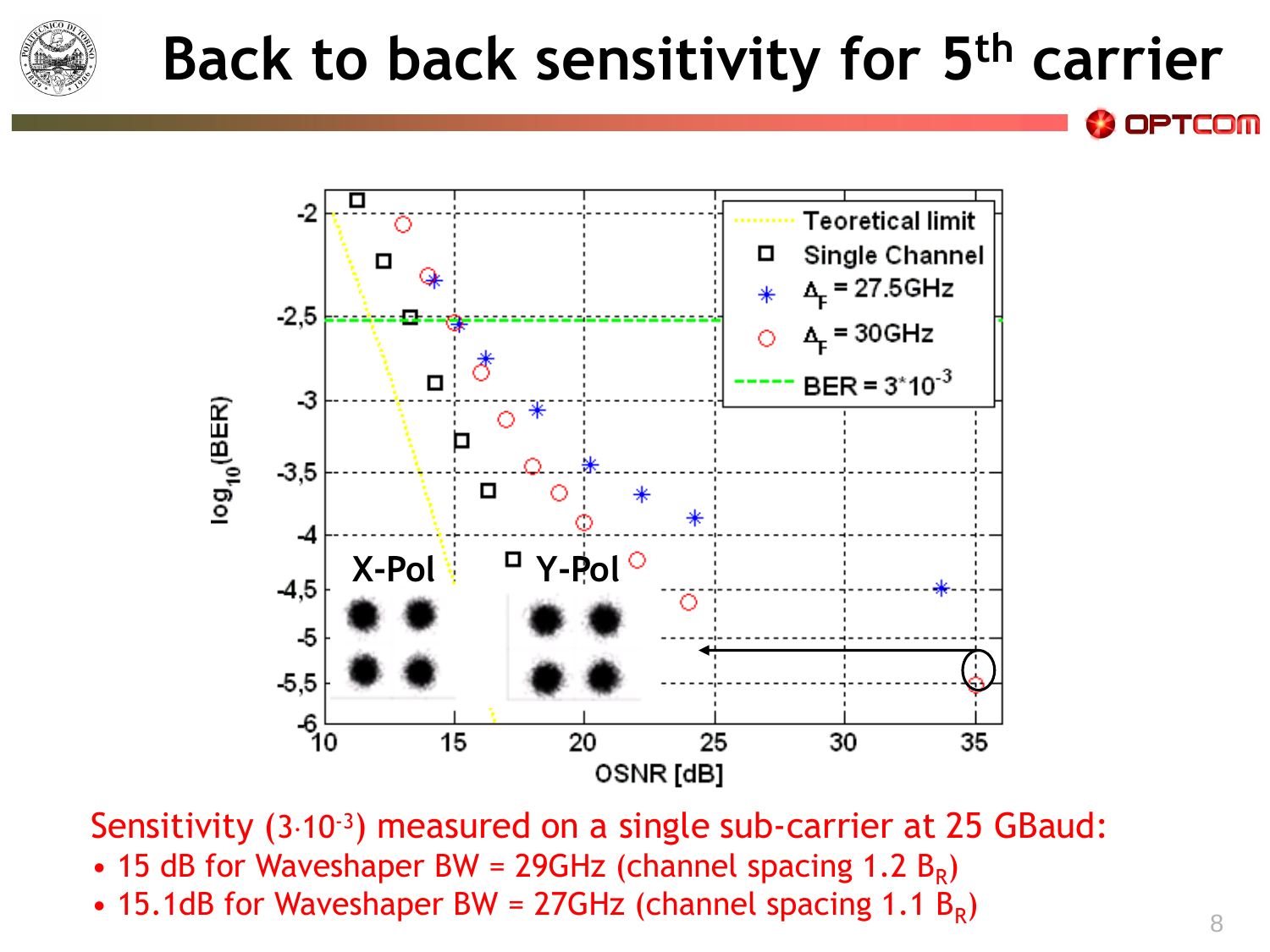

#### **Test-bed: Installed transmission fiber**

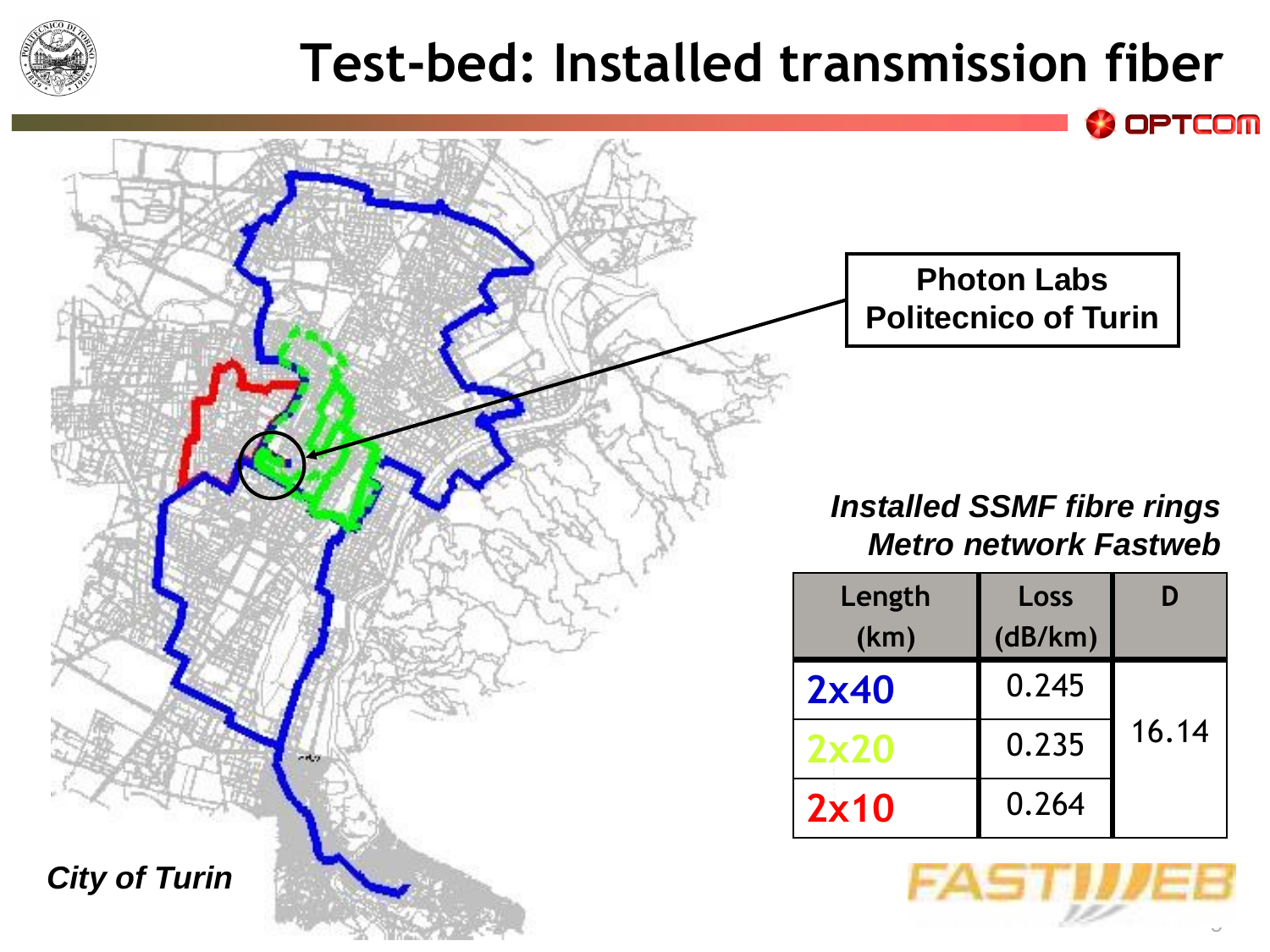## **1Tb/s Transmission over installed fibre**

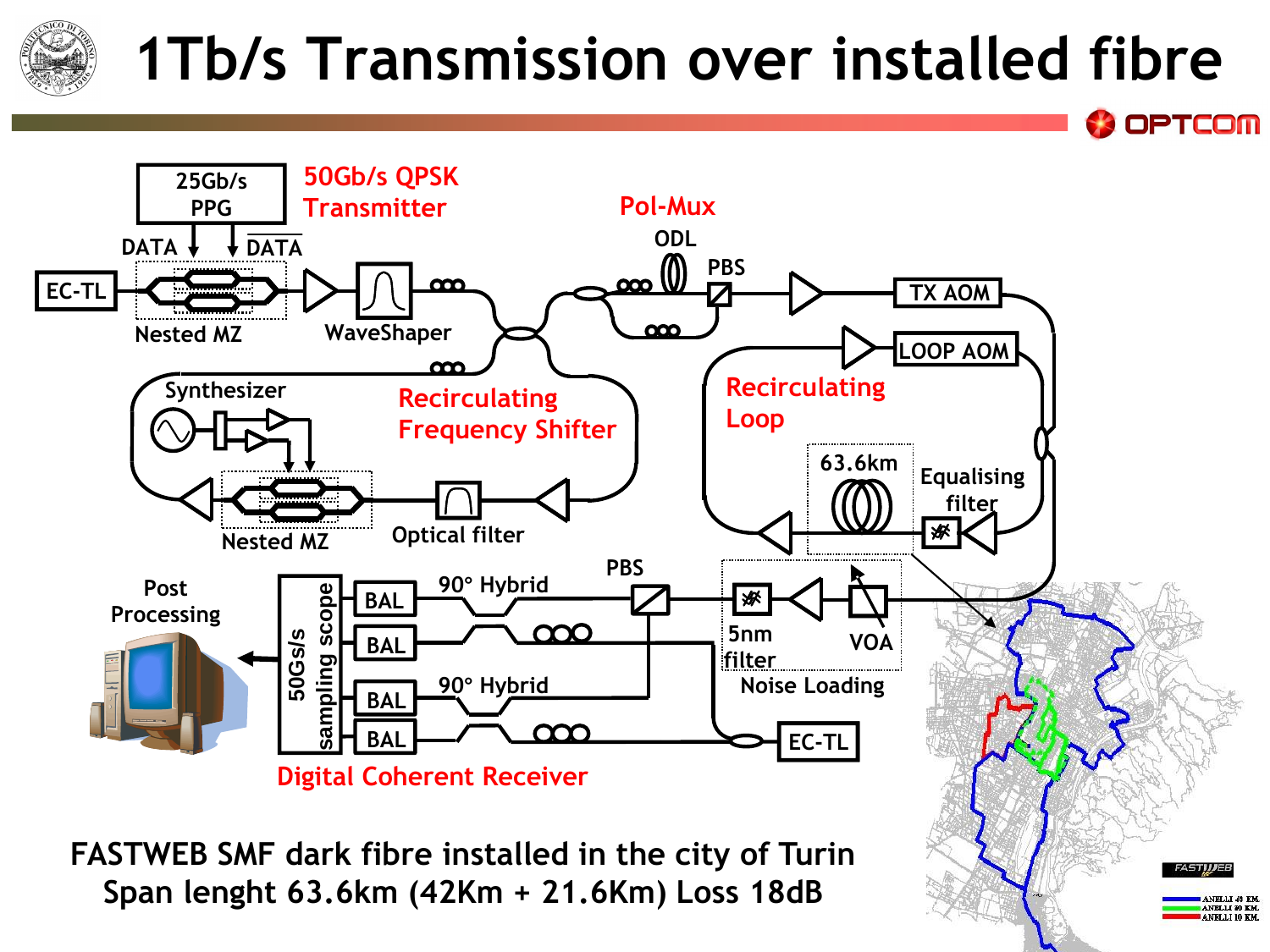

#### **1Tb/s Transmission over installed SMF fibre**

**PTCOM** 



11 The maximum reach: from 2600 km to 2200 km when carrier spacing is reduced from 1.2 to 1.1 x Baud rate due to inter-channel nonlinearity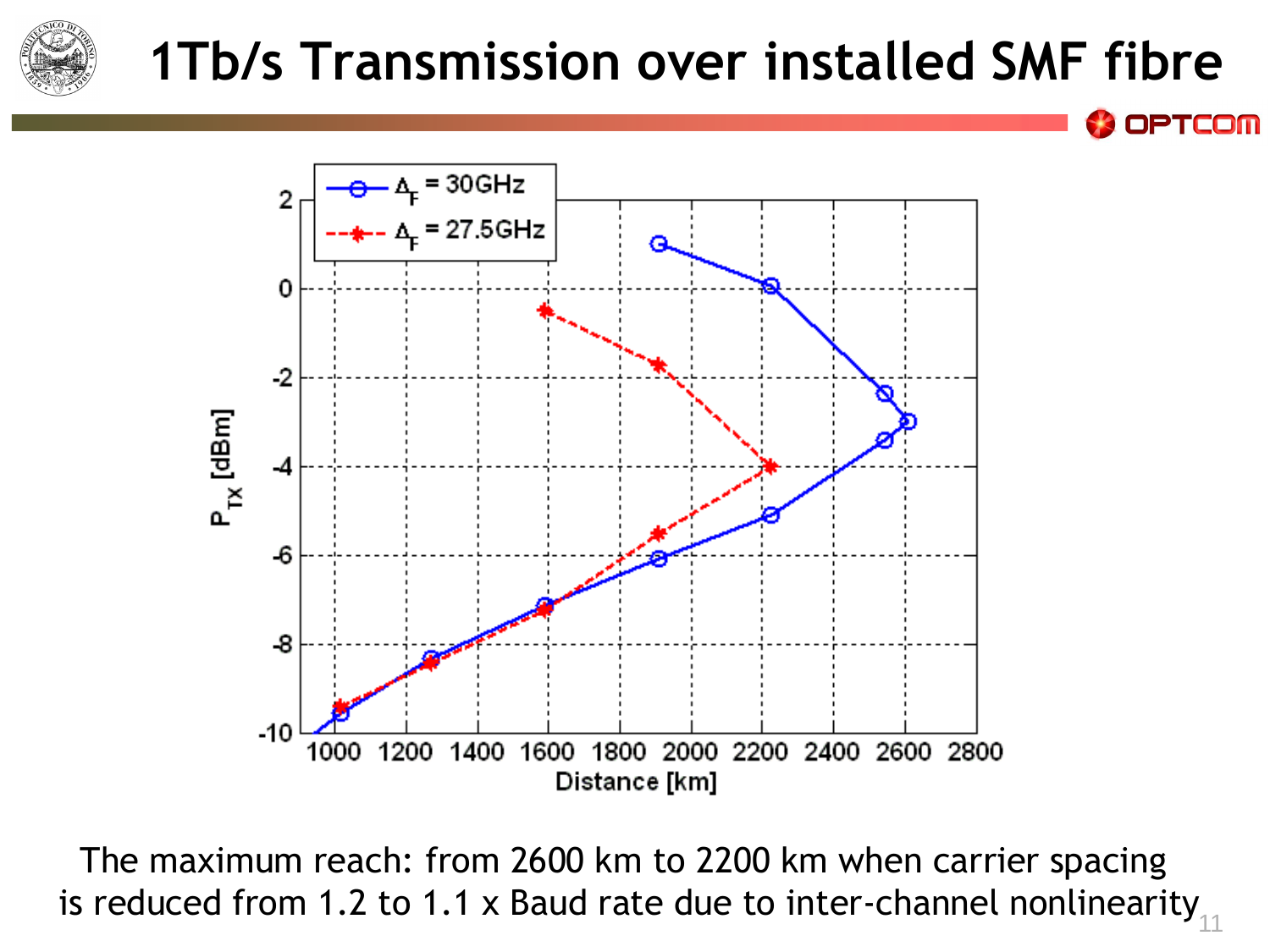

## **Recent developments**

- Experimental results of transmission of PM-QPSK Terabit superchannels over **Pure-Silica-Core Fiber (PSCF)** with **Raman amplification**
	- ▶ 30 Gbaud, 33 GHz spacing (1.1 x baud-rate)

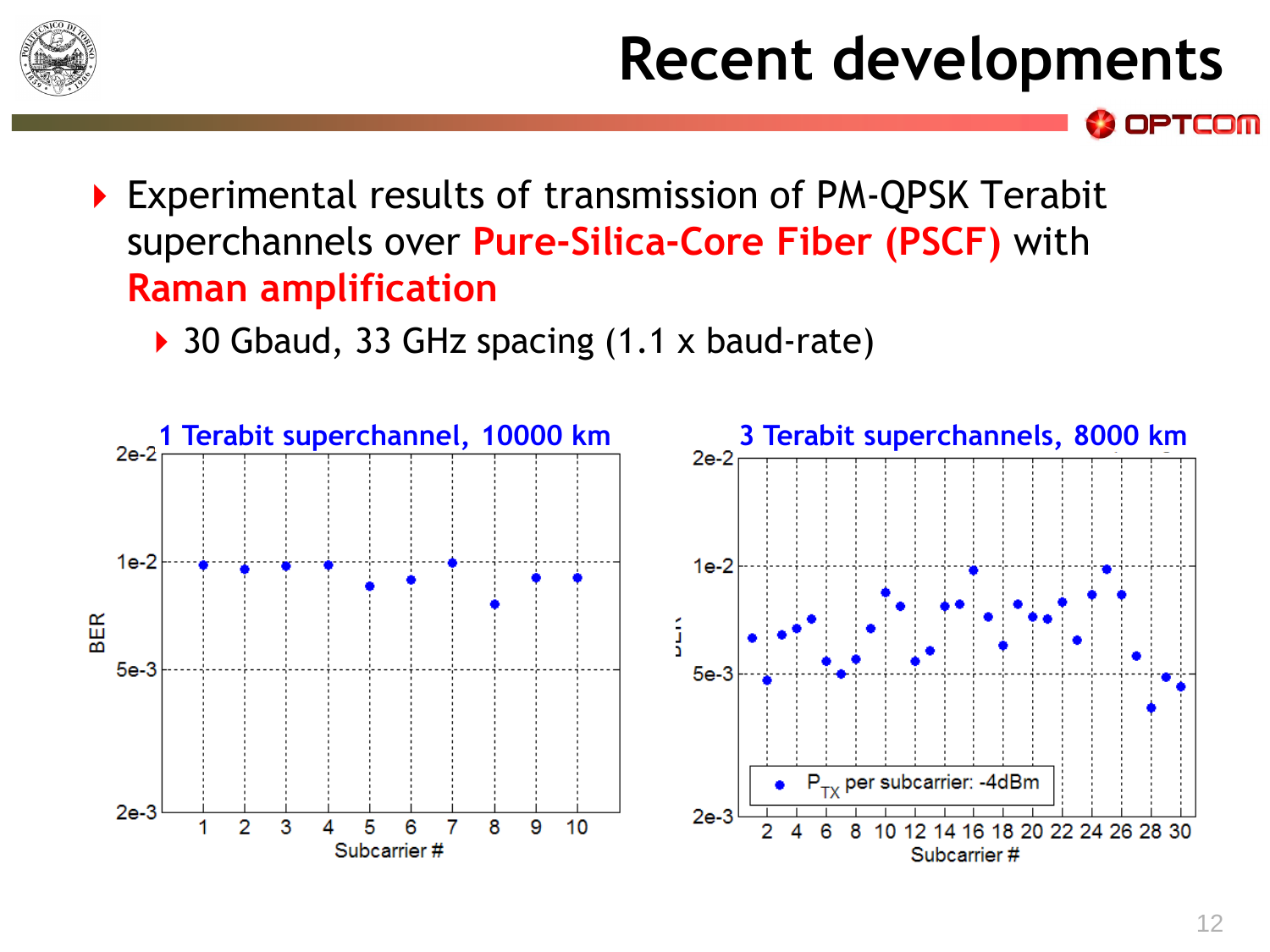

- **Conclusions OPTCOM**
- We have experimentally demonstrated the generation of a Terabit Superchannel using a novel multi-carrier transmitter based on sub-carriers spectral reshaping to minimize cross-talk
- Superchannel transmission experiments have demonstrated:
	- Maximum reach of 2600 km over SMF + EDFA only
	- Maximum reach increased to 10000 km over PSCF + hybrid Raman/EDFA amplification
- ▶ Our experiments show that, thanks to optical carrier reshaping at the transmitter, a spectral efficiency close to Co-OFDM can be achieved with a simpler transceiver architecture.